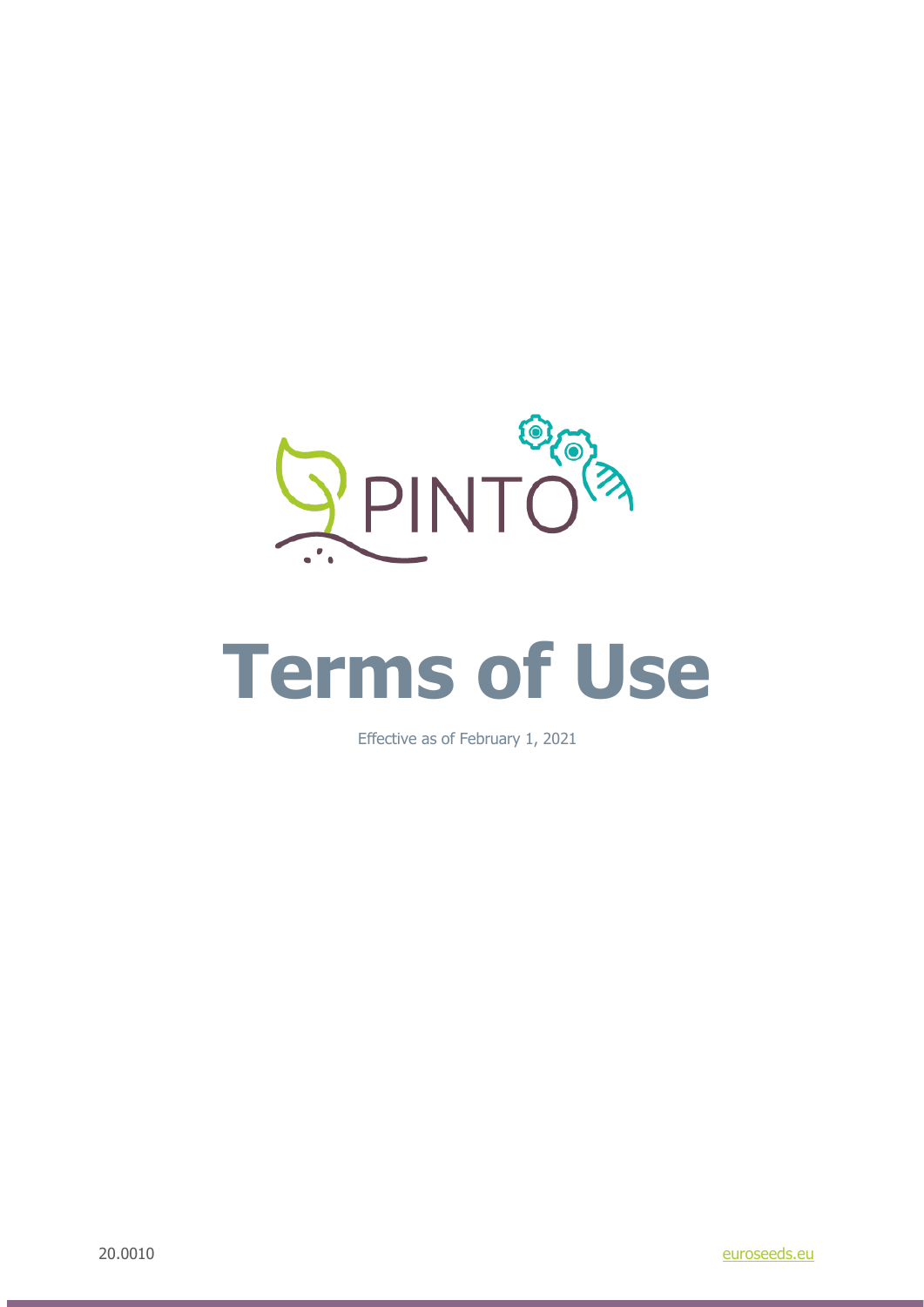

# **Terms of use**

By registering for, accessing and/or using the PINTO database website, the PINTO database service (hereinafter together referred to as "PINTO") or part or all of the information and data provided therein (hereinafter referred to as "Data") however accessed, you agree that you have read, understood and agree to be bound by the present terms of use (hereinafter referred to as "Terms of Use"). The effective date of the most recent version of the Terms of Use appears on this page under the title "Terms of Use". PINTO is owned and managed by Euroseeds, an international nonprofit association, registered under Belgian law and located in 52 Avenue des Arts, 1000 Brussels, Belgium.

#### **I. Background**

PINTO has been created with the aim of improving transparency regarding information on patents in relation to plant varieties to facilitate the assessment of the "Freedom to operate" for intended breeding programs. Although there are many publicly accessible patent databases the specific information in PINTO providing a link between a plant variety and patent(s) or patent application(s) is currently not available elsewhere and constitutes therefore the core element of PINTO.

Currently the scope of PINTO covers plant varieties commercialized in the European Economic Area (EU and EFTA countries) but may also include plant varieties that are registered in the EU and/or EFTA countries while not being commercialized in those countries. Further on, the patent information regarding the plant varieties that are included in PINTO is provided by the owners of the plant varieties on a voluntary basis. Therefore, not all plant varieties that may be covered by patents are included in PINTO and it should therefore never be considered as complete and exhaustive. Extension of the geographical scope to other countries, continents will be considered in the future. As to the material scope, PINTO not only includes plant varieties in relation to granted patents but also those in relation to published [patent applications.](https://www.euroseeds.eu/pinto-patent-information-and-transparency-on-line/the-patent-system-in-europe/)

The information included in PINTO is updated continuously by Euroseeds as the information submitted by PINTO contributors is received.

#### **II. Your basic responsibilities as a user of PINTO**

1. In order to become a user of PINTO you agree to create your personal account. You also agree that for being able to create your account you have to accept the present Terms of Use as well as our Privacy Policy. You agree and acknowledge that if you intend to use PINTO and Data therefrom on behalf of your employer or any other third party such employer or third party is aware and has understood these Terms of Use.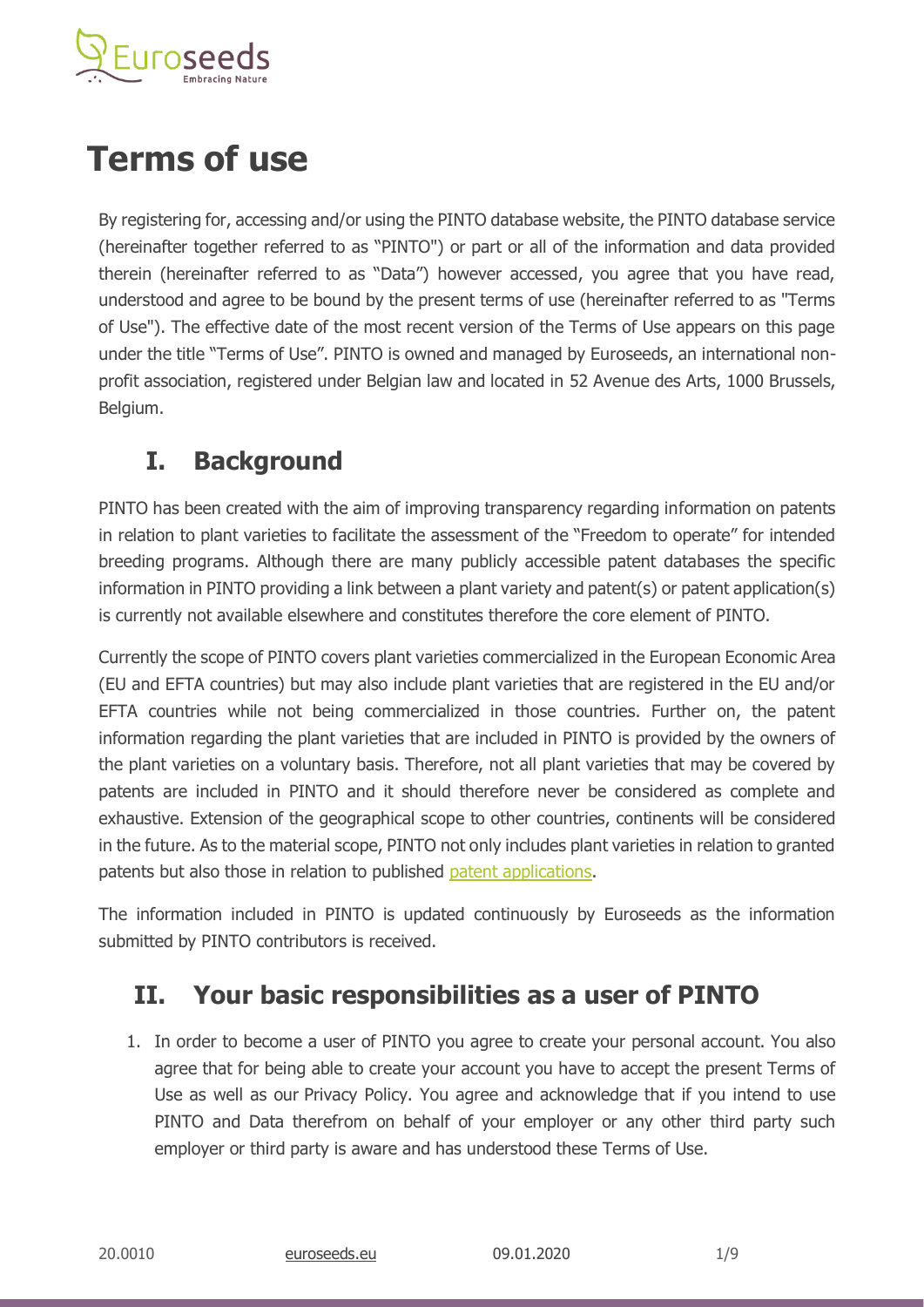

- 2. You are responsible for any activity that occurs through your account which account remains personal at all times. You represent and warrant that all personal information you provide or have provided to Euroseeds as a user of PINTO upon registration and at all other times will be processed by Euroseeds for the purposes and in the manner described in our Privacy Policy, which forms integral part of the present Terms of Use, and will be true, accurate, current and complete to the best of your knowledge and you agree to update your information as necessary to maintain its truth and accuracy.
- 3. You agree that Euroseeds uses the e-mail address you communicate when registering for PINTO for the purpose of sending you up-dates and any information that may be relevant for your use of PINTO, in accordance with our Privacy Policy. For further information in this respect, please refer to our Privacy Policy.
- 4. You agree that you will not seek, collect or use the login details of other users of PINTO.
- 5. You are responsible for keeping your password secret and secure.
- 6. You may not use PINTO for any illegal purpose or for any purpose other than the Permitted Use as defined under point 13 of this Section. You agree to comply with all laws, rules and regulations applicable to your use of PINTO.
- 7. You are solely responsible for your use of PINTO and for any information that you store in your PINTO account.
- 8. You must not change PINTO or another website so as to falsely imply that it is associated with PINTO or Euroseeds in any way.
- 9. You must not interfere with or disrupt PINTO or servers/networks connected to it, including but not limited to, by transmitting any viruses or any code of a destructive or disruptive nature.
- 10. You must not create accounts with PINTO through unauthorized means, including but not limited to, by using an automated device or similar tool.
- 11. You must not attempt to restrict another user from using PINTO and you must not encourage or facilitate violations of these Terms of Use or any other terms or rules of Euroseeds.
- 12. Violation of these Terms of Use may, in Euroseeds's sole discretion, result in termination of your account. You understand and agree that Euroseeds cannot and will not be responsible for your conduct in PINTO and for the information you store in there as a user. You also agree that you use PINTO at your own risk.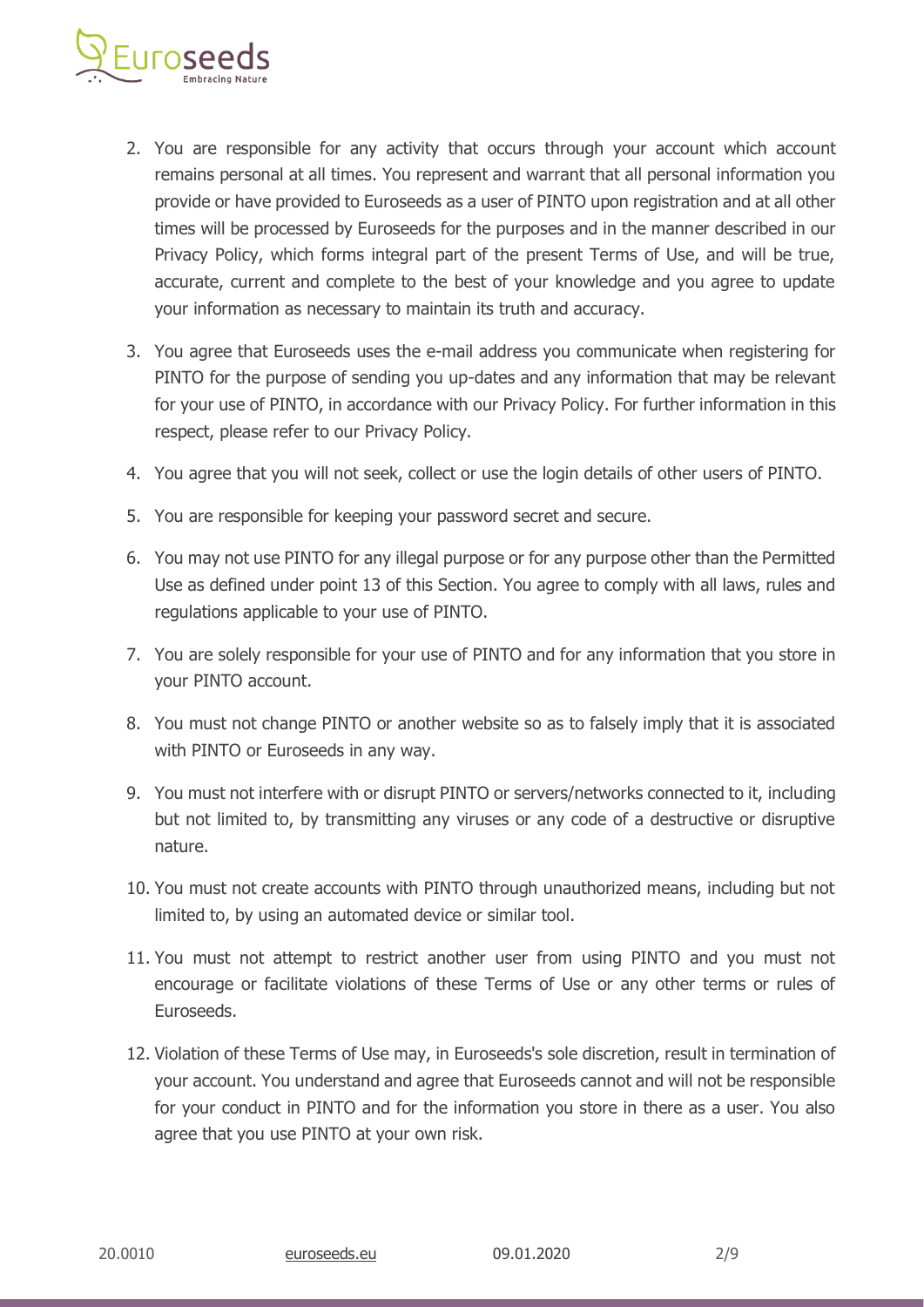

13. You agree that you use PINTO and the Data included therein and may put such Data at the disposal of any third party (such as your employer) only for the purpose of assessing the patent status of specific plant varieties (hereinafter referred to as "Permitted Use"). You agree not to publish the Data or to make any of the Data otherwise accessible to any third party or to use the Data for any purpose other than the Permitted Use without prior written consent of the Provider and/or Euroseeds. Any commercial use and use in legal proceedings of the Data by you or any third party is expressly prohibited. You agree that you will inform any third party to which you have provided Data that such Data have been obtained from PINTO under the present Terms of Use and that by accepting Data they acknowledge having read and understood the present Terms of Use.

#### **III. Conditions of your use of PINTO**

#### **A. General Conditions**

- 1. Euroseeds reserves the right to modify or terminate PINTO or your access to PINTO for any reason, subject to reasonable prior notice and without liability to you. You can also terminate your account at any time, without notice and without any liability to Euroseeds. If Euroseeds terminates your access to PINTO or you terminate your own account, information you might have stored in your PINTO account will no longer be accessible through your account. It may however be stored in PINTO for a certain period of time to the extent permitted under applicable law. Upon termination of either PINTO itself or your account, all rights granted to you in the present Terms of Use will also terminate immediately.
- 2. Euroseeds reserves the right to modify conditions for access to PINTO for any reason, at any time and without any liability to you. However, in case such modification of the access conditions takes place Euroseeds notifies you via an e-mail message to the e-mail address you indicated in your account 8 days prior to the modification taking effect.
- 3. Euroseeds reserves the right to change the present Terms of Use from time to time. If Euroseeds changes the Terms of Use an updated version will reflect those changes and Euroseeds will notify you reasonably in advance before the modified terms become effective. Nevertheless, you agree that Euroseeds may notify you of the modified terms, indicating the new effective date under the title "Terms of Use", by posting them on the PINTO website, and that your use of PINTO after the effective date of the modified terms constitutes your agreement to such modified terms. Therefore, you should review the present Terms of Use and any modified terms before using PINTO. The modified terms will be effective as of the time of posting, or a later date if specified in the modified terms, and will apply to your use of PINTO from that point forward.

20.0010 [euroseeds.eu](http://www.euroseeds.eu/) 09.01.2020 3/9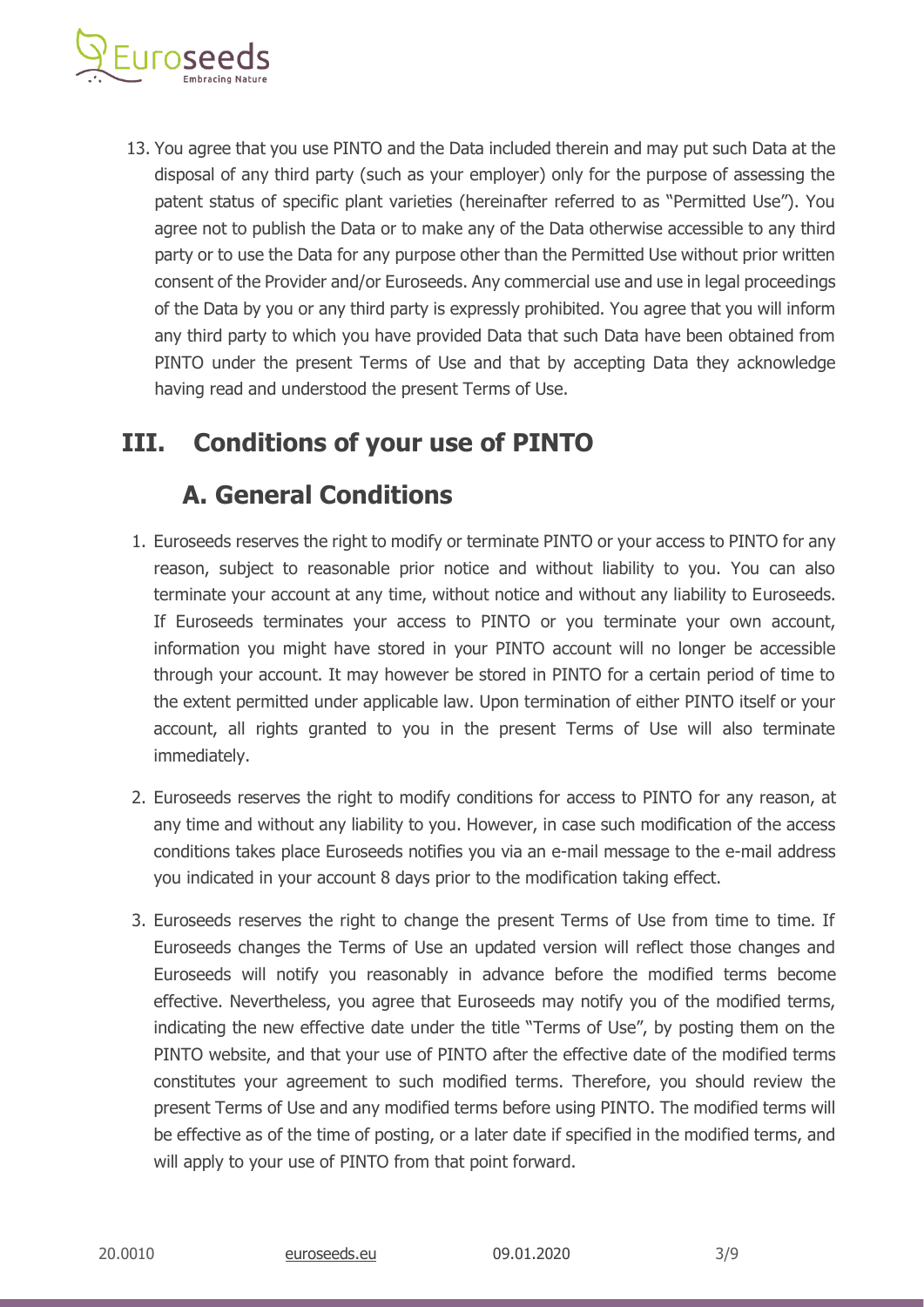

- 4. Euroseeds reserves the right to refuse access to PINTO to anyone for any legitimate reason at any time.
- 5. There may be links from PINTO, or from communications you receive concerning PINTO from Euroseeds to third-party websites or information. There may also be links to thirdparty websites or information in images or texts within PINTO. (For example, PINTO includes the feature that when you click on the patent numbers in the list of results you get when performing a search you are redirected to another public database containing further information regarding the patent.) Euroseeds does not control any of these third-party websites or any of their content. You acknowledge and agree that Euroseeds is in no way responsible or liable for any such third-party website, services, content or information.
- 6. PINTO primarily provides the information whether an individual plant variety is related with one or more individual patents or published patent applications in one or more European countries (hereinafter referred to as " ["Patents"](https://www.euroseeds.eu/pinto-patent-information-and-transparency-on-line/the-patent-system-in-europe/) "). Therefore, the information which is included in PINTO regarding the Patent at question is limited to the name of the title holder, the publication number and the title of the Patent and a link to the file of the Patent in another public database. It is your individual responsibility to check all further information regarding the Patents by following the provided link and by any other means in order to get more extensive knowledge.
- 7. Euroseeds has protected the PINTO name and logo as Community trademarks therefore those may not be copied or used, in whole or in part, without the prior authorization of Euroseeds.
- 8. The information included in PINTO is provided to Euroseeds by individual parties who in the EU or EFTA countries commercialize (or possibly only register) plant varieties that may fall under the scope of a Patent (these actors are hereafter referred to as "the Providers"). This information therefore does not constitute the property of Euroseeds but remains the exclusive property of the Providers of the information. Euroseeds however claims protection (by copyright and sui generis rights) on the PINTO database itself in line with Directive 96/9 of the European Parliament and of the Council on the legal protection of databases.
- 9. The plant varieties included in PINTO may be related with one or several Patents. The fact that a plant variety is included in PINTO with reference to one or more Patents does not mean that there are no other Patents, unpublished patent applications or patents or patent applications outside the European countries that may - now or in the future - potentially cover the plant variety. Similarly, the fact that a plant variety is not included in PINTO does not automatically mean that such plant variety is not, or may not become, covered by any Patent, unpublished patent application or patent or patent applications outside the European countries.

20.0010 [euroseeds.eu](http://www.euroseeds.eu/) 09.01.2020 4/9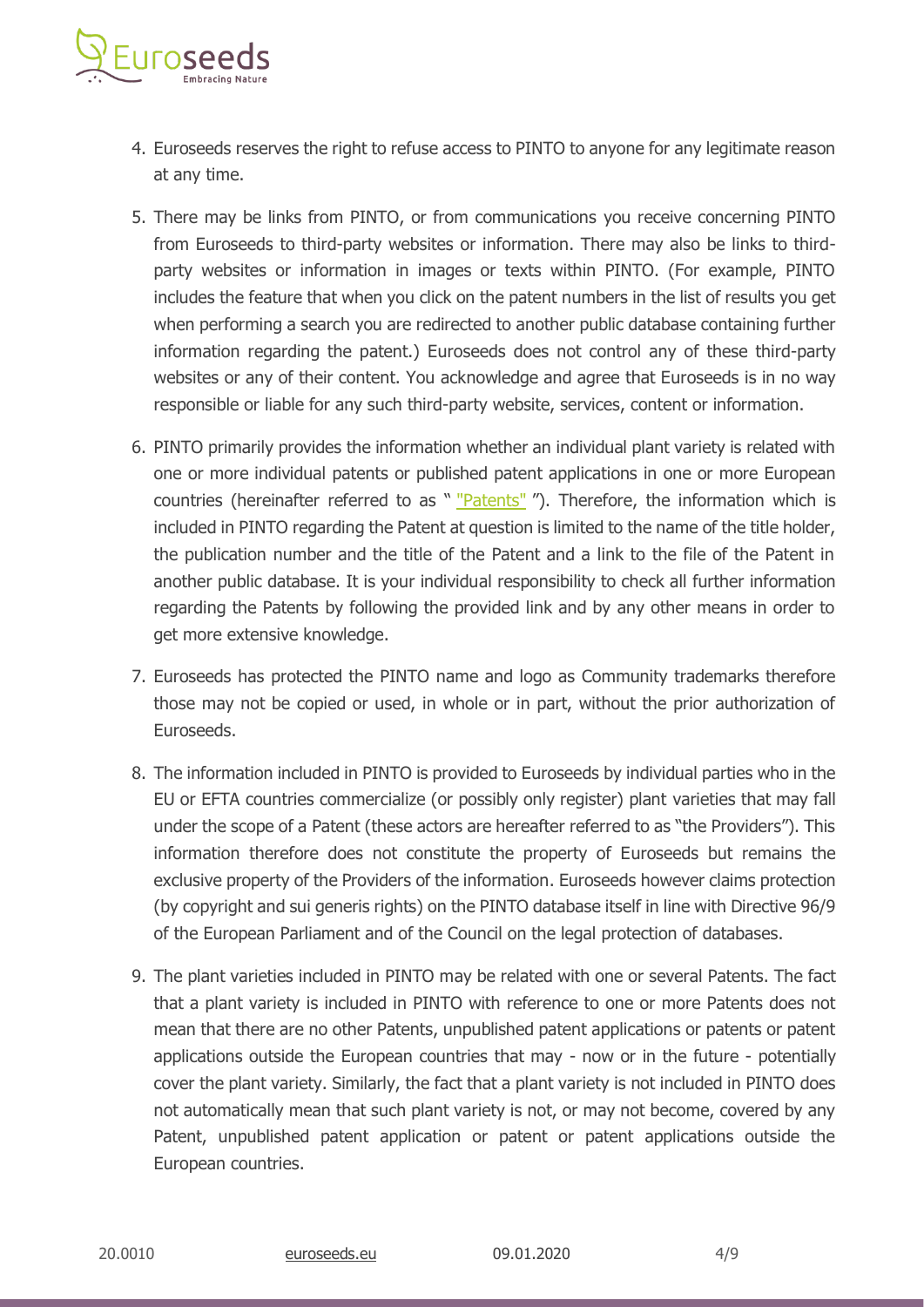

- 10. The plant varieties included in PINTO may or may not be protected by plant variety rights. This information is not provided in PINTO but is available [elsewhere](https://online.plantvarieties.eu/#/publicsearch) and Euroseeds expects you to act in full respect of those rights.
- 11. Inclusion of a plant variety in PINTO does not necessarily mean that the plant variety is (still) commercially available in the EU and/or EFTA countries. Some plant varieties may no longer be commercialized in the EU and/or EFTA countries and some may only have been subject to registration in the EU or EFTA countries.
- 12. Besides the information on the individual plant varieties PINTO contains explanations on various issues related to the main content and purpose of PINTO. These explanations are provided for pure information purposes and Euroseeds will not be liable to you for the completeness or accuracy of such information.

#### **B. Disclaimers**

- 1. Although it is the intention of Euroseeds to offer PINTO as a service which is available in a continuous manner, there will be occasions when PINTO may be interrupted for maintenance, updates, repairs, or due to failure of telecommunication connection or equipment or for any other reason. Euroseeds will not be liable to you for any suspension or discontinuation of PINTO.
- 2. Although it is the aim of Euroseeds that PINTO contains only information which is correct it will happen that not all information will be accurate and correct at all times. Neither Euroseeds nor the Providers of the information will be liable to you or to any third party for the potential inaccuracy of the information included in PINTO.
- 3. **PINTO is set up based on the voluntary contribution of the Providers. The contribution of each Provider depends on its own interpretation and may not always extend to all varieties that relate to Patents and that are commercialized or registered in the EU and/or EFTA countries. Therefore, PINTO is not and will never be a complete and fully correct inventory and cannot serve as a tool for complete FTO (Freedom to Operate) searches. It is one tool to help such FTO searches but you agree that you are solely responsible to check other sources of information to complete your FTO search and you use PINTO accordingly. Also, Euroseeds reserves the right to remove any information from PINTO for any reason, at any time without prior notification and will not be liable to you for the removal of such information.**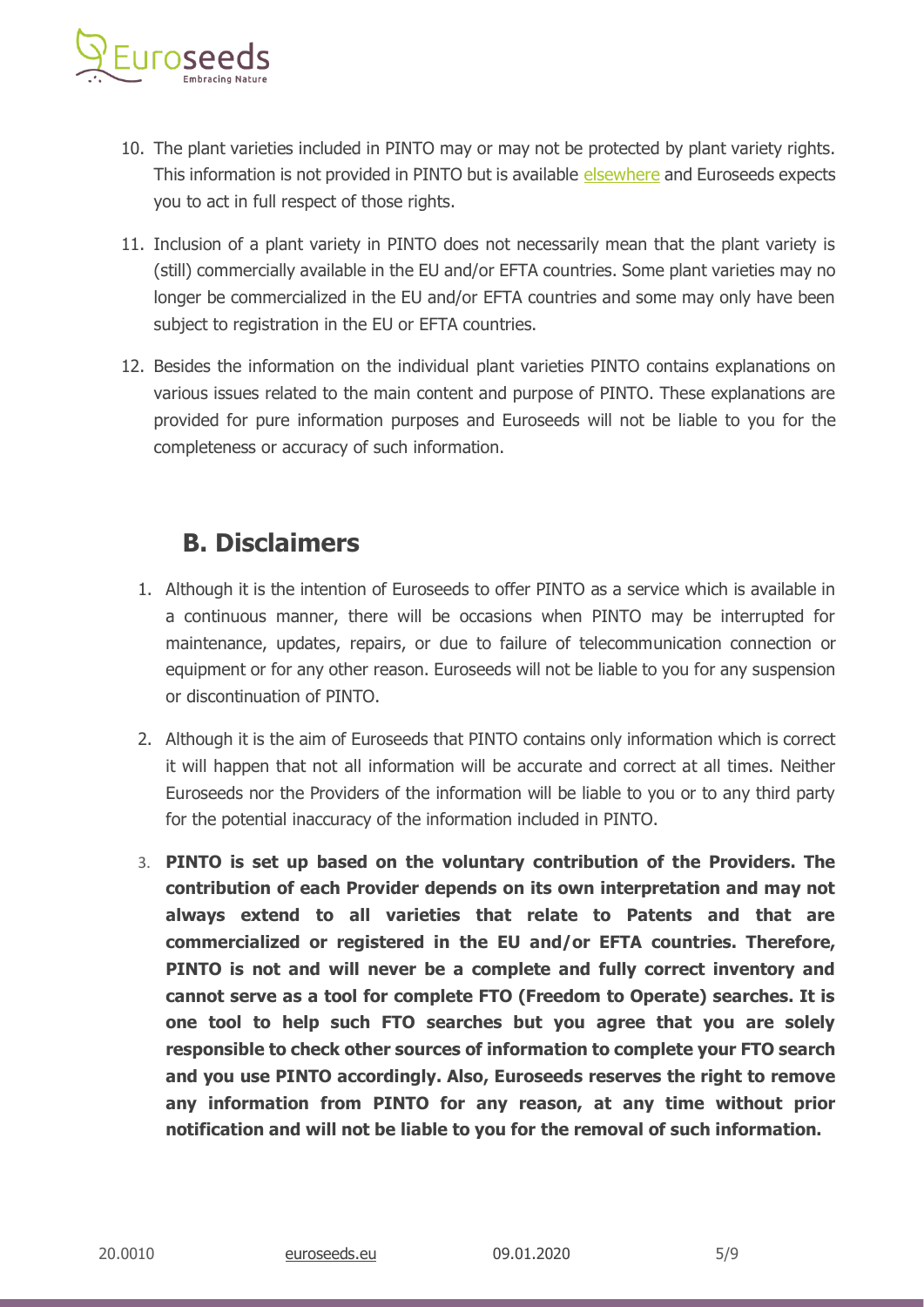

- 4. **Therefore you acknowledge and agree that, if a Provider has provided Data with regard to one particular Patent, variety and/or crop, this does not mean that 1) such Data will be up to date at any particular time, 2) such Provider will also provide information with regard to any other Patent, variety or crop for inclusion into PINTO, and/or 3) any company affiliated with such Provider will provide information for inclusion into PINTO.**
- 5. **No information in PINTO should be understood as an affirmative statement with respect to the validity and/or enforceability of any Patent. The fact of the relation of a plant variety to one or more Patents should not be understood as an affirmative statement that the plant variety or its use in breeding is covered by any such Patent. The scope of a Patent and its enforceability with respect to any particular variety may change during examination or in consequence of legal changes.**
- 6. You are solely responsible for your use of PINTO and the Data therein. Your use of PINTO and the fact that you check and use the information provided therein, or anything in these Terms of Use, by no means entail any arrangement with, authorization, license or consent of the Patent holder or Patent applicant i) to any use by you or by any third party of the plant varieties included in PINTO that require a specific authorization, or ii) to any use by you or any third party covered by any Patents or other intellectual property rights (included in PINTO).

#### **IV. Limitation of Liability**

- 1. Euroseeds and each and all Providers do not assume any liability for the materials, information and opinions provided on, posted to, or otherwise available through PINTO or for any conclusions or opinions that you or a third party may derive from the access to and use of PINTO. Reliance on these materials, information; conclusions and opinions is solely at your own risk. To the fullest extent permissible pursuant to applicable law, under no circumstances will Euroseeds or each and all Providers be liable to you or to anyone else for any loss or damages of any kind that are directly or indirectly related to: (the content of) PINTO; your use of, inability to use, or the performance of PINTO; any action taken in connection with an investigation by law enforcement authorities regarding your or any other party's use of PINTO; any errors or omissions in the functioning of PINTO; or any damage to any user's computer, mobile device, or other equipment including for latent/hidden defects in PINTO.
- 2. You agree that in the event you incur any damages or losses that arise out of Euroseeds's or a Provider's acts or omissions linked to PINTO, such damages or losses do not entitle you to an injunction preventing any exploitation of PINTO and you will have no rights to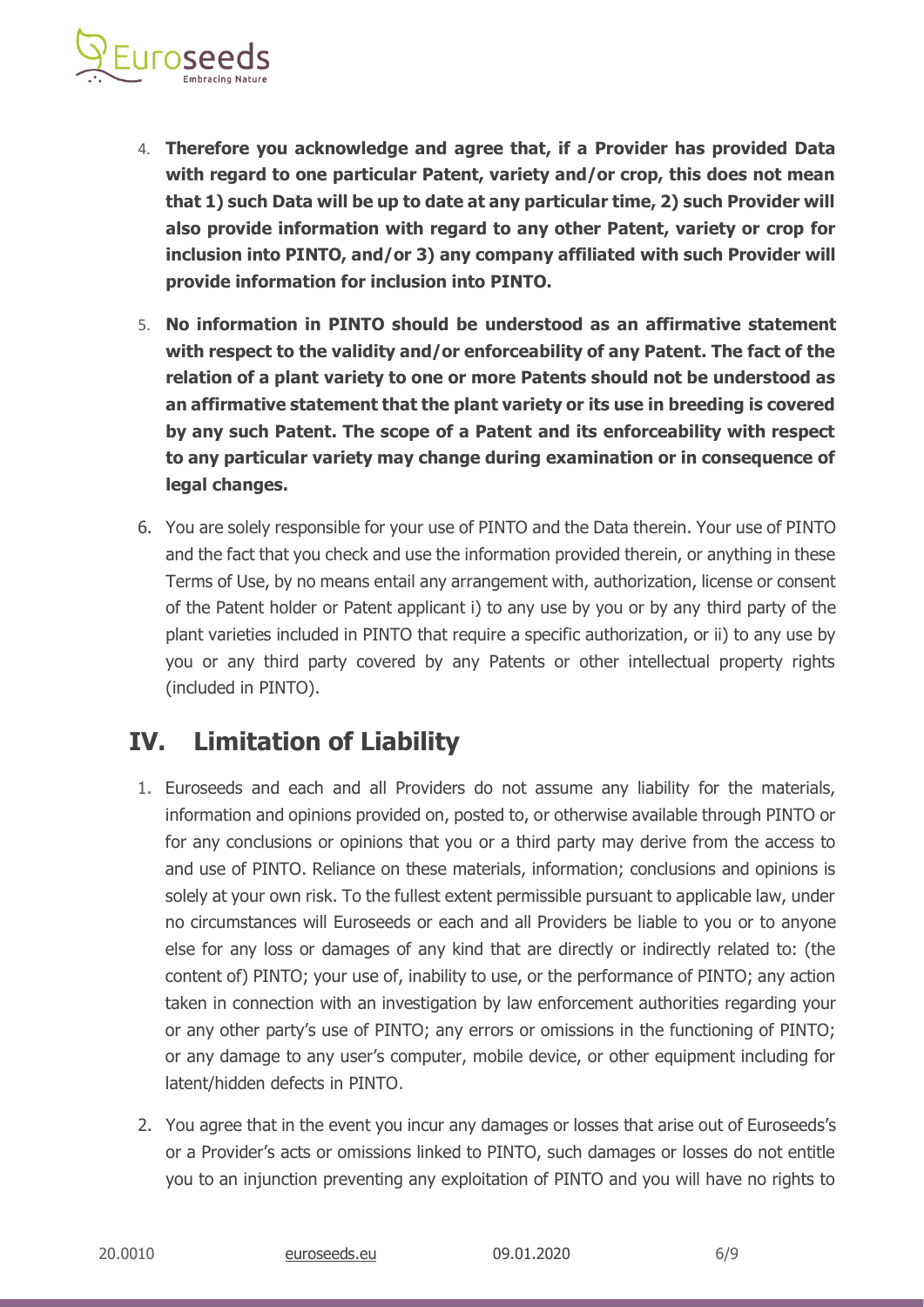

restrain the development, production, distribution, advertising or exploitation of PINTO or the information included therein.

3. By accessing PINTO you understand that you may be waiving rights with respect to claims that are at the current times unknown or unsuspected.

## **V. Indemnification**

You agree to defend (at Euroseeds's or a Provider's request), indemnify and hold Euroseeds and each Provider harmless from and against any claims, liabilities, damages, losses, and expenses arising out of or in any way connected with any of the following: (i) your access to or use of PINTO; (ii) your breach or alleged breach of these Terms of Use; (iii) your violation of any third-party right, including but not limited to, any intellectual property right; (iv) your violation of any laws or rules; or (v) any misinformation made by you. You will cooperate as fully required by Euroseeds or the relevant Provider in the defense of any claim. Euroseeds and the Providers reserve the right to assume the exclusive defense and control of any matter subject to indemnification by you, and you will not in any event settle any claim without the prior written consent of Euroseeds or the relevant Provider.

#### **VI. Privacy and security**

Euroseeds is committed to safeguard your privacy. By creating your account and accessing and using PINTO, you agree to provide your personal data to Euroseeds and that Euroseeds handles such data in the manner and for the purposes described in our Privacy Policy , which forms integral part of the present Terms of Use. Euroseeds shall handle your personal information in accordance with the Privacy Policy and applicable data protection laws.

## **VII. Intellectual Property Rights**

- 1. Except for the information supplied by Providers, and except for content belonging to third parties PINTO and all materials therein, including, without limitation, software, images, text, graphics, illustrations, logos, trademarks, trade names, photographs, audio, videos, look and feel (the "Content"), and all Intellectual Property Rights related thereto, are the exclusive property of Euroseeds.
- 2. Except as explicitly provided herein, nothing in these Terms of Use shall be deemed to create a license in or under any such Intellectual Property Rights, and you agree not to sell, license, rent, modify, distribute, copy, reproduce, transmit, publicly display, publicly perform, publish, adapt, edit or create derivative works from any materials or Content accessible through PINTO. Use of the Content or materials for any purpose not expressly permitted by these Terms of Use is strictly prohibited.

20.0010 [euroseeds.eu](http://www.euroseeds.eu/) 09.01.2020 7/9